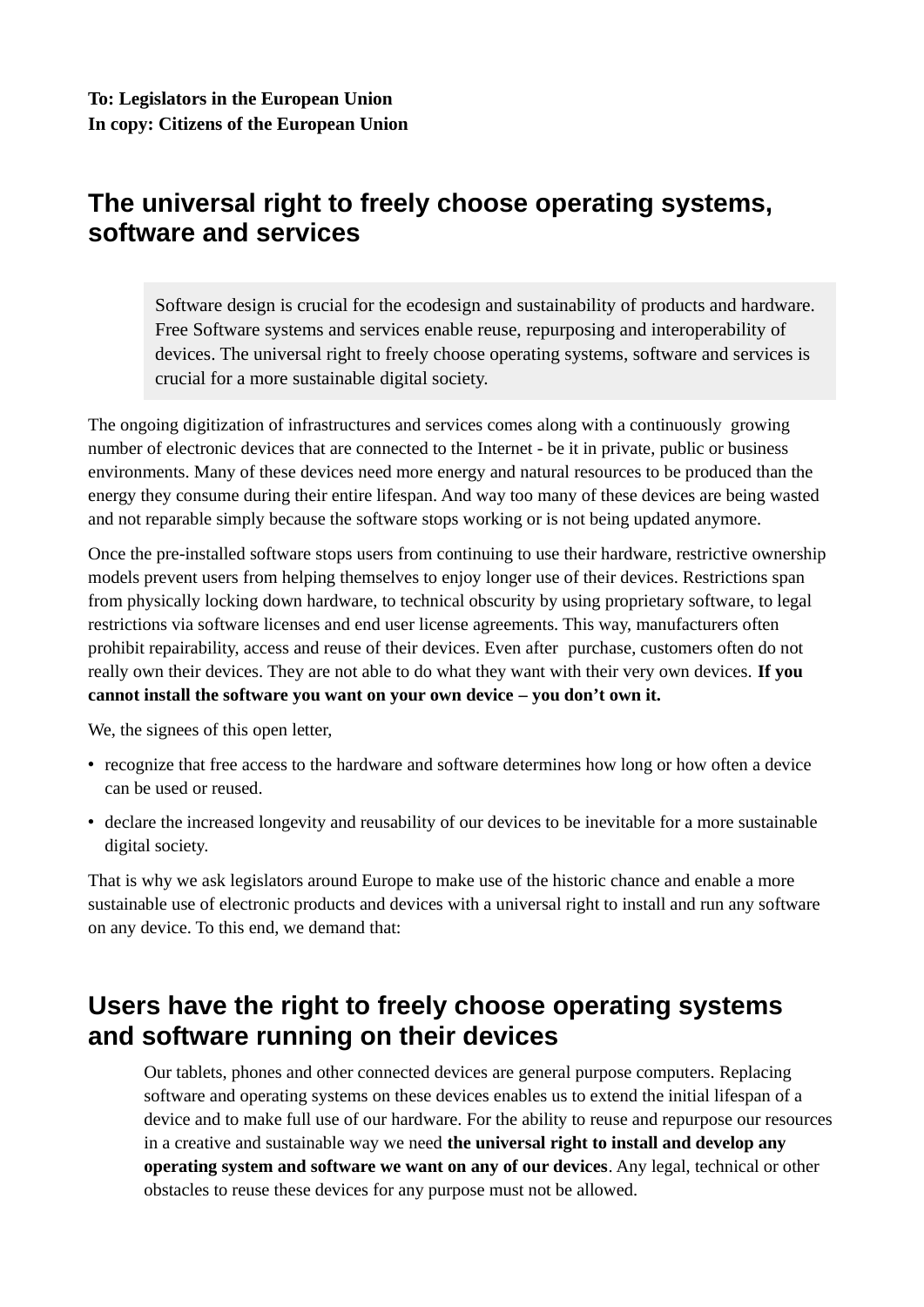## **Users have the right to freely choose between service providers to connect their devices with**

Users must have the free choice of providers offering software related services, meaning they can use the device from one manufacturer with the service provided by another. Many connected clients today go to waste simply because their online services go offline. Free choice of services allows these clients to be reused by connecting to another service.

Operating systems and embedded software determine possible interactions between generic sensors, modules and systems with their connected online services. For users to exercise free choice of services, they must be able to use the device from one manufacturer with any online service, which could be supplied by any other third party or by themselves. **Connected services as well as the software on connected devices and applications must offer interoperability and full functionality of a device's initial purpose with the use of Open Standards.**

# **Devices are interoperable and compatible with open standards**

Software designs and architectures determine accessibility and compatibility of hardware via standards, drivers, tools, and interfaces. Proprietary software and protocols hinder competition among manufacturers, undermine repairability of devices and create an artificial incompatibility of different devices within the same infrastructure. Interoperability of single devices however is crucial for the creation of sufficient, sustainable and long-lasting IT infrastructures. To enable interoperability, **manufacturers must ensure that any data necessary to run a device's primary function is compatible with and possible to import/export in open standards.**

## **Source code of drivers, tools, and interfaces are published under a free license**

Smaller components of a device often require specific drivers, tools, and interfaces to operate. Users need full access and free reusability of the source code of those drivers, tools, and interfaces to analyse and integrate a device within a set of interconnected devices from different manufacturers. Source code reusability is also key to exercise the full right to repair for any third-parties from professional repair shops to repair cafés to end users.

A free license is any license that gives everyone the four freedoms to use, study, share and improve the software, including Free Software and Open Source Software licenses. **The obligation to publish drivers, tools, and interfaces under such a free license after market entry is key for full access to our devices and exercising the universal right to repair.**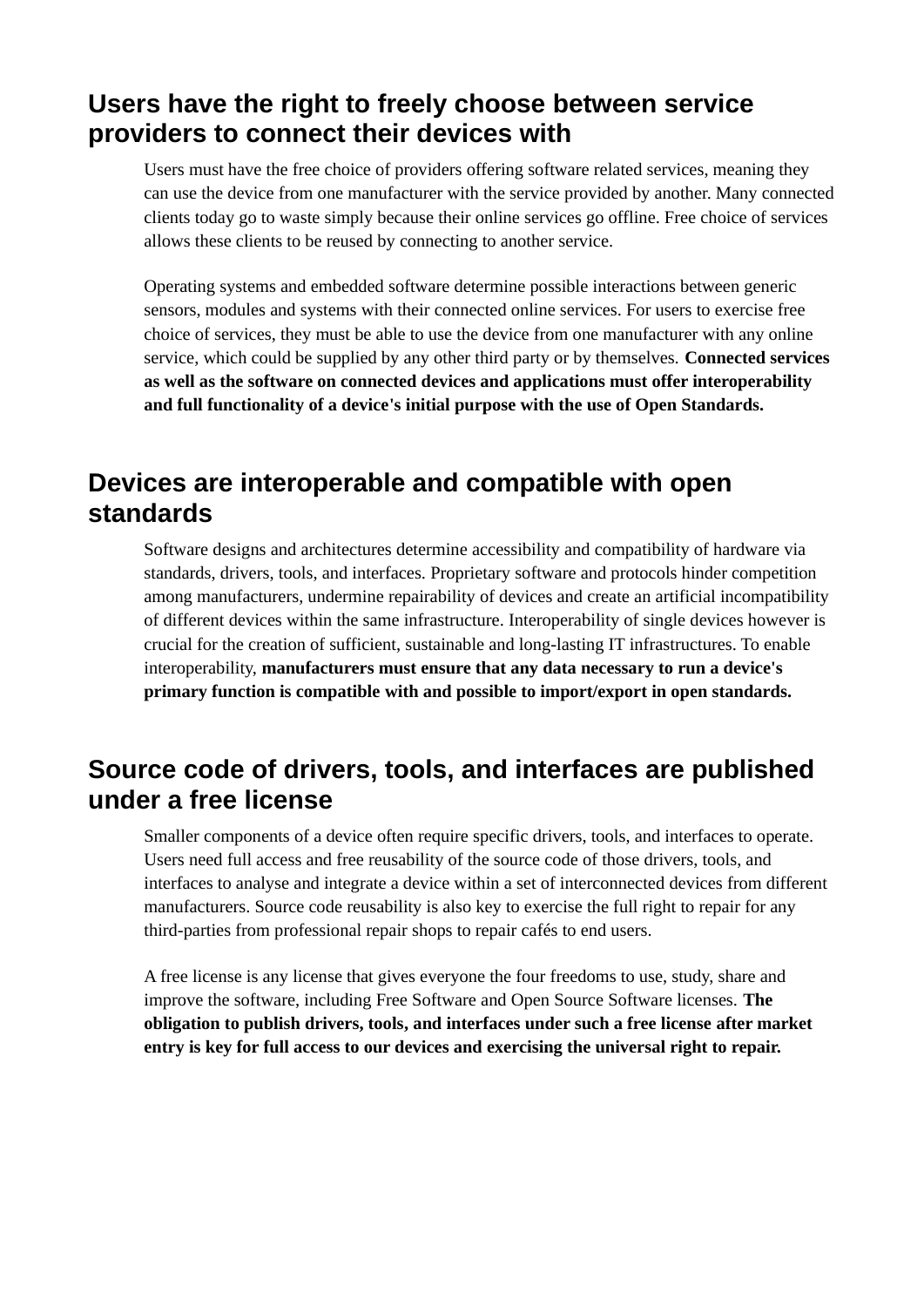#### **Signatures**

This is the list of signatures of the initial co-signees of this open letter. For an up to date list, please visit: <https://fsfe.org/activities/upcyclingandroid/openletter.html>

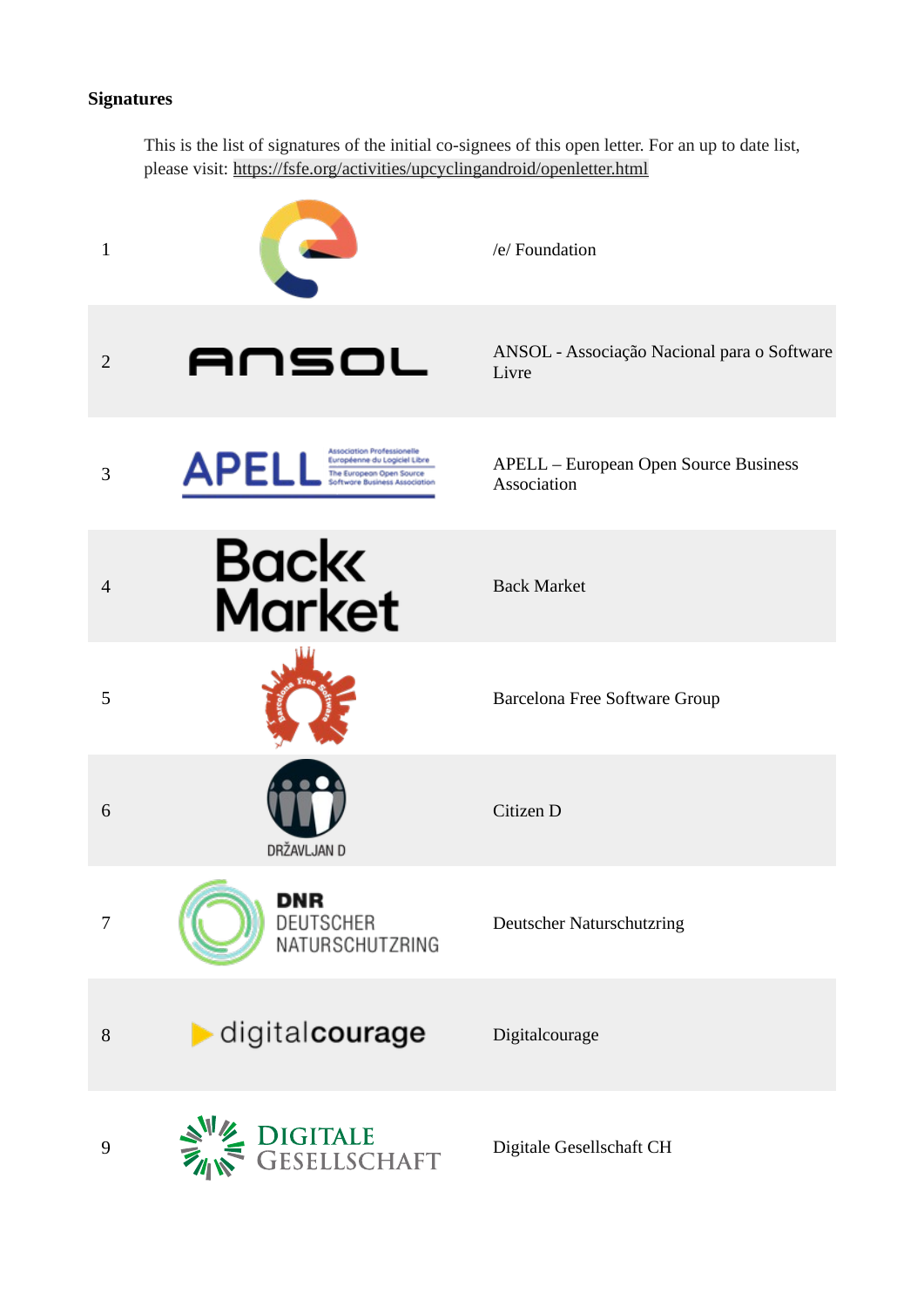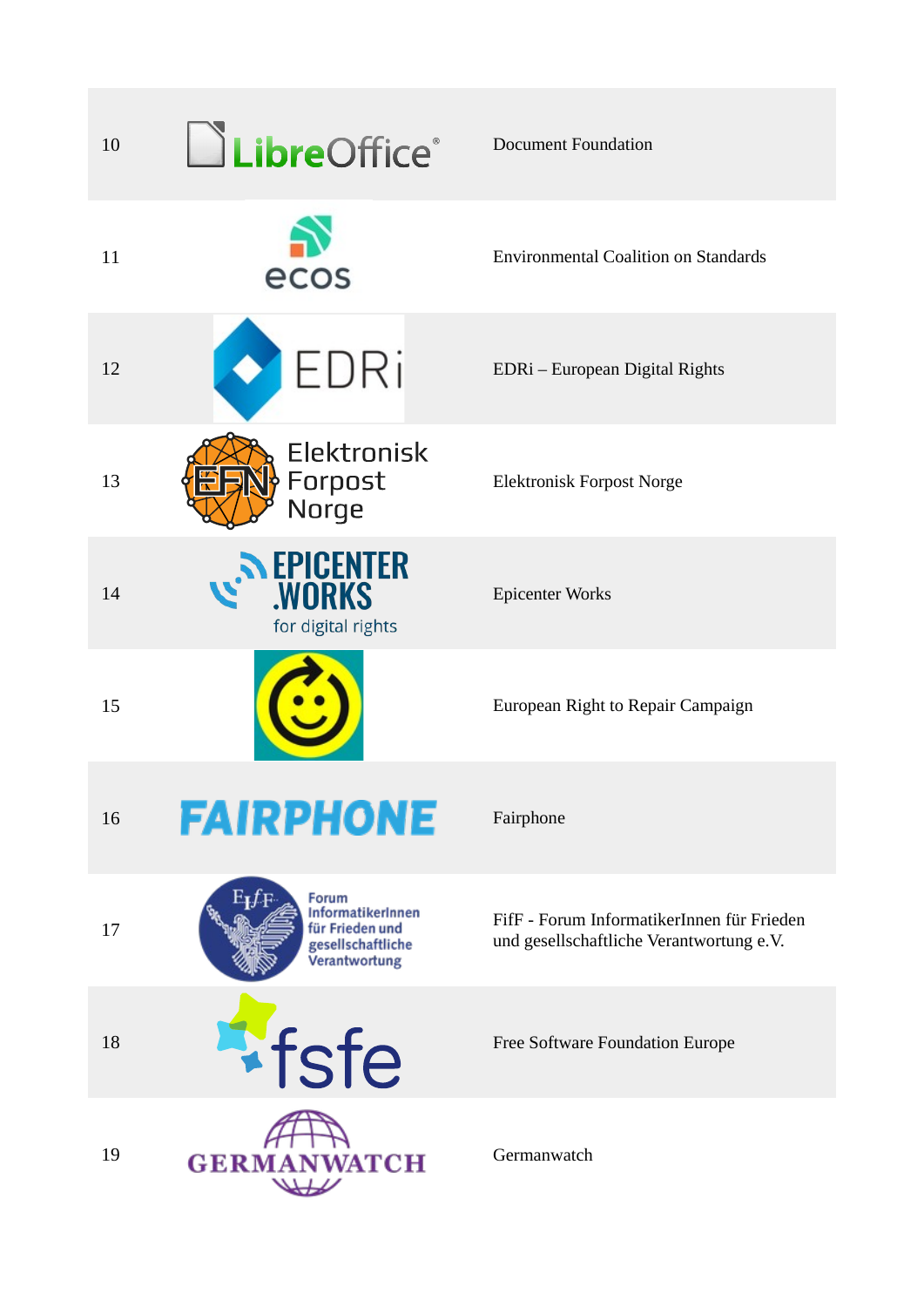